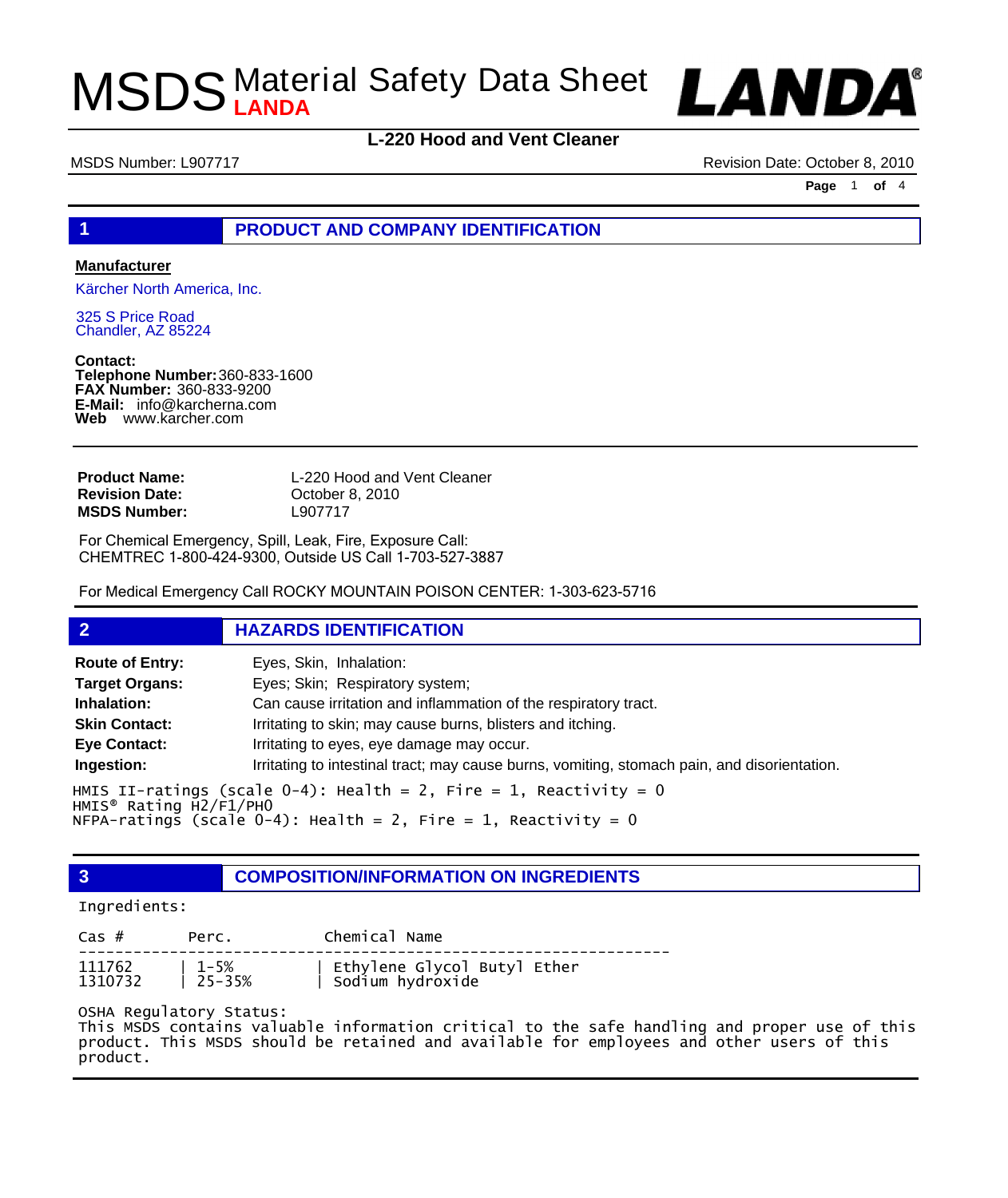

### **L-220 Hood and Vent Cleaner**

MSDS Number: L907717 Revision Date: October 8, 2010

**Page** 2 **of** 4

| $\overline{4}$       | <b>FIRST AID MEASURES</b>                                                                                                                                                                                                                                                                                                                 |
|----------------------|-------------------------------------------------------------------------------------------------------------------------------------------------------------------------------------------------------------------------------------------------------------------------------------------------------------------------------------------|
| Inhalation:          | Remove from exposure and get fresh air. Keep warm and at rest. Get medical attention<br>immediately if artificial respiration is required.                                                                                                                                                                                                |
| <b>Skin Contact:</b> | Remove contaminated clothing, jewelry and shoes immediately. Flush affected area with large<br>amounts of water, then use soap or mild detergent and large amounts of water for 15-20 minutes<br>to cleanse area. If skin is severely irritated or burned, get medical attention immediately.                                             |
| <b>Eye Contact:</b>  | Immediately flush eyes with large amounts of water occasionally lifting upper and lower lids for at<br>least 15 minutes. Get immediate medical attention.                                                                                                                                                                                 |
| Ingestion:           | Rinse mouth with water. DO NOT INDUCE VOMITING unless instructed to by medical personnel.<br>If vomiting occurs keep head lower than hips to help prevent aspiration. If person is unconscious,<br>do not induce vomiting; turn their head to the side. Never make an unconscious person vomit or<br>drink fluids. Get medical attention. |
|                      |                                                                                                                                                                                                                                                                                                                                           |

**5 FIRE FIGHTING MEASURES**

**Flash Point: Flash Point Method:** >212ºF Closed Cup

Wear self-contained breathing apparatus and other protective clothing. Use any standard agent - choose the one most appropriate for type of surrounding fire.

### **6 ACCIDENTAL RELEASE MEASURES**

Response team must use protective clothing to prevent body contact. Keep all unnecessary personnel away. Spill area may be slippery. Pick up excess with inert absorbent material and place into separate waste container. Ventilate area and wash spill site after material pickup is complete, allow floor to dry before allowing traffic. Consult an expert on disposal of recovered material and ensure conformity to local disposal regulations.

*HANDLING AND STORAGE* 

**Handling Precautions:**

**Storage Requirements:**

Do not get in eyes, on skin, or on clothing. Do not breathe vapor. Keep container closed. Promptly clean up spills. Wash thoroughly after handling. Store out of reach of children; keep container closed; store in a cool well-ventilated place away from strong oxidizing or acidic materials.

## **8 EXPOSURE CONTROLS/PERSONAL PROTECTION**

| <b>Engineering Controls:</b><br><b>Protective Equipment:</b><br><b>Exposure Guidelines/Other:</b> | Normal room ventilation is satisfactory for limited use.<br>HMIS PP, B   Safety glasses, Gloves<br>Ethylene glycol butyl ether 111-76-2 OSHA PEL 50 ppm - 240<br>ma/m3 |
|---------------------------------------------------------------------------------------------------|------------------------------------------------------------------------------------------------------------------------------------------------------------------------|
|                                                                                                   | Sodium Hydroxide 1310-73-2 OSHA PEL 2 mg/m3                                                                                                                            |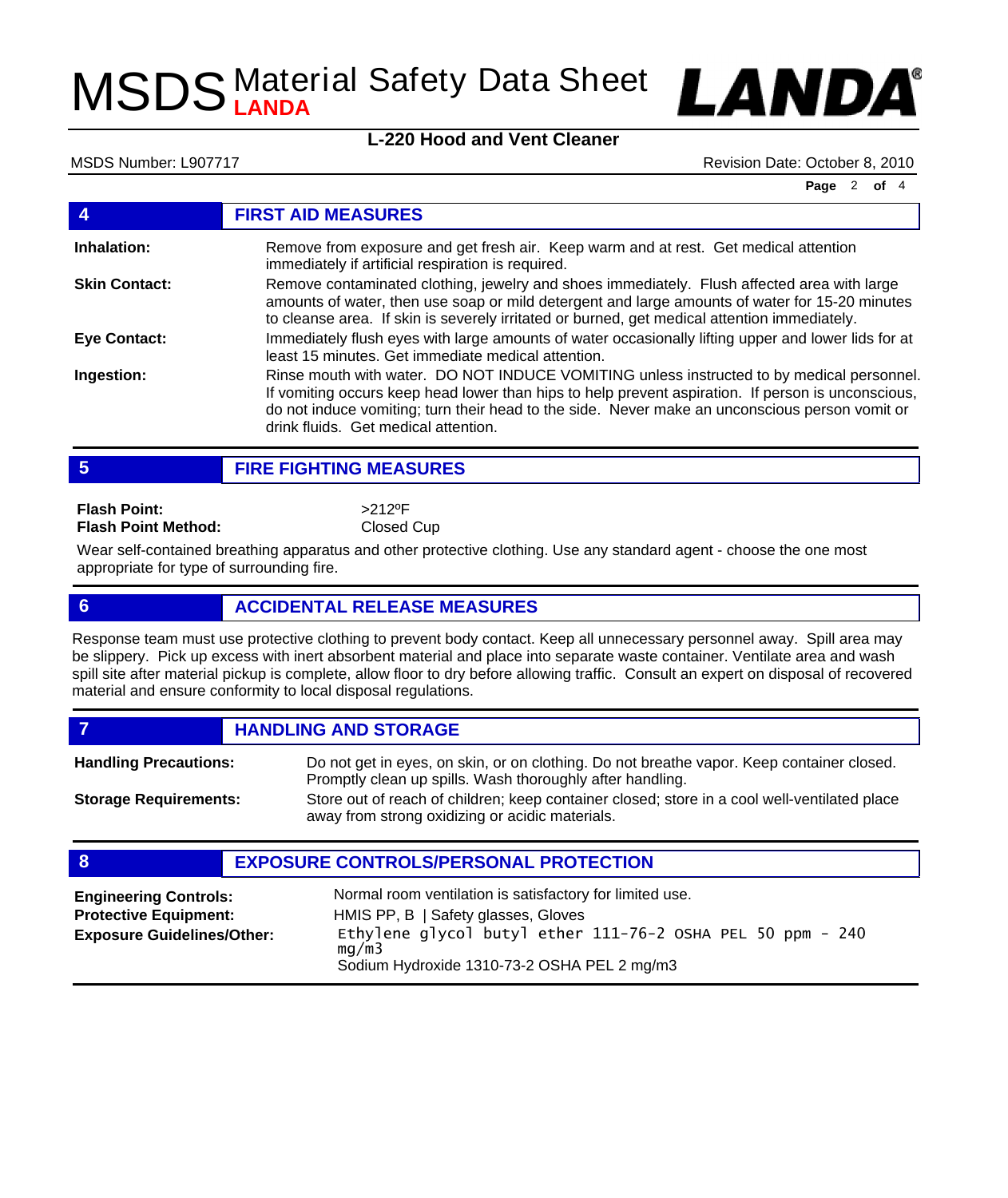

### **L-220 Hood and Vent Cleaner**

MSDS Number: L907717 Revision Date: October 8, 2010

**Page** 3 **of** 4

## **9 PHYSICAL AND CHEMICAL PROPERTIES**

| Appearance:            | Clear colorless to light yellow |                              |               |
|------------------------|---------------------------------|------------------------------|---------------|
| <b>Physical State:</b> | Liauid                          | <b>Boiling Point:</b>        | N/D           |
| Odor:                  | Slight detergent                | <b>Freezing/Melting Pt.:</b> | N/D           |
| pH:                    | 13.22 as is                     | Solubility:                  | Soluble       |
| <b>Vapor Pressure:</b> | N/D                             | <b>Spec Grav./Density:</b>   | $9.72$ lb/gal |
| <b>Vapor Density:</b>  | N/D                             |                              |               |
| VOC:                   | 2.0%                            |                              |               |

| 10 <sub>l</sub>                          | <b>STABILITY AND REACTIVITY</b> |                                                                                                                                                                               |
|------------------------------------------|---------------------------------|-------------------------------------------------------------------------------------------------------------------------------------------------------------------------------|
| <b>Stability:</b>                        |                                 | Product is stable under normal conditions.                                                                                                                                    |
| Conditions to avoid:                     |                                 | None Known                                                                                                                                                                    |
| Materials to avoid (incompatability):    |                                 | Strong oxidizing or acidic materials                                                                                                                                          |
| <b>Hazardous Decomposition products:</b> |                                 | Exposure to fire may liberate carbon dioxide, carbon monoxide, organic acids,<br>and other unidentified thermal decomposition products from this product or its<br>packaging. |
| <b>Hazardous Polymerization:</b>         |                                 | Will not occur.                                                                                                                                                               |

### **11 TOXICOLOGICAL INFORMATION**

### **Toxicity Data:**

Ethylene glycol butyl ether 111-76-2

Oral ( LD 50): 917 mg/kg - Rat

Inhalation ( LC 50): 2900 mg/m3/7H - Rat

Skin irritation: Mild

Eye irritation: Mild

Sensitation: Not considered an occupational sensitizer

Sodium Hydroxide 1310-73-2

Oral ( LD 50): Not listed on RTECS

Intraperitoneal Injection 40 mg/kg - Mouse

Inhalation ( LC 50): Not listed on RTECS

Skin irritation: Mild

Eye irritation: Severe